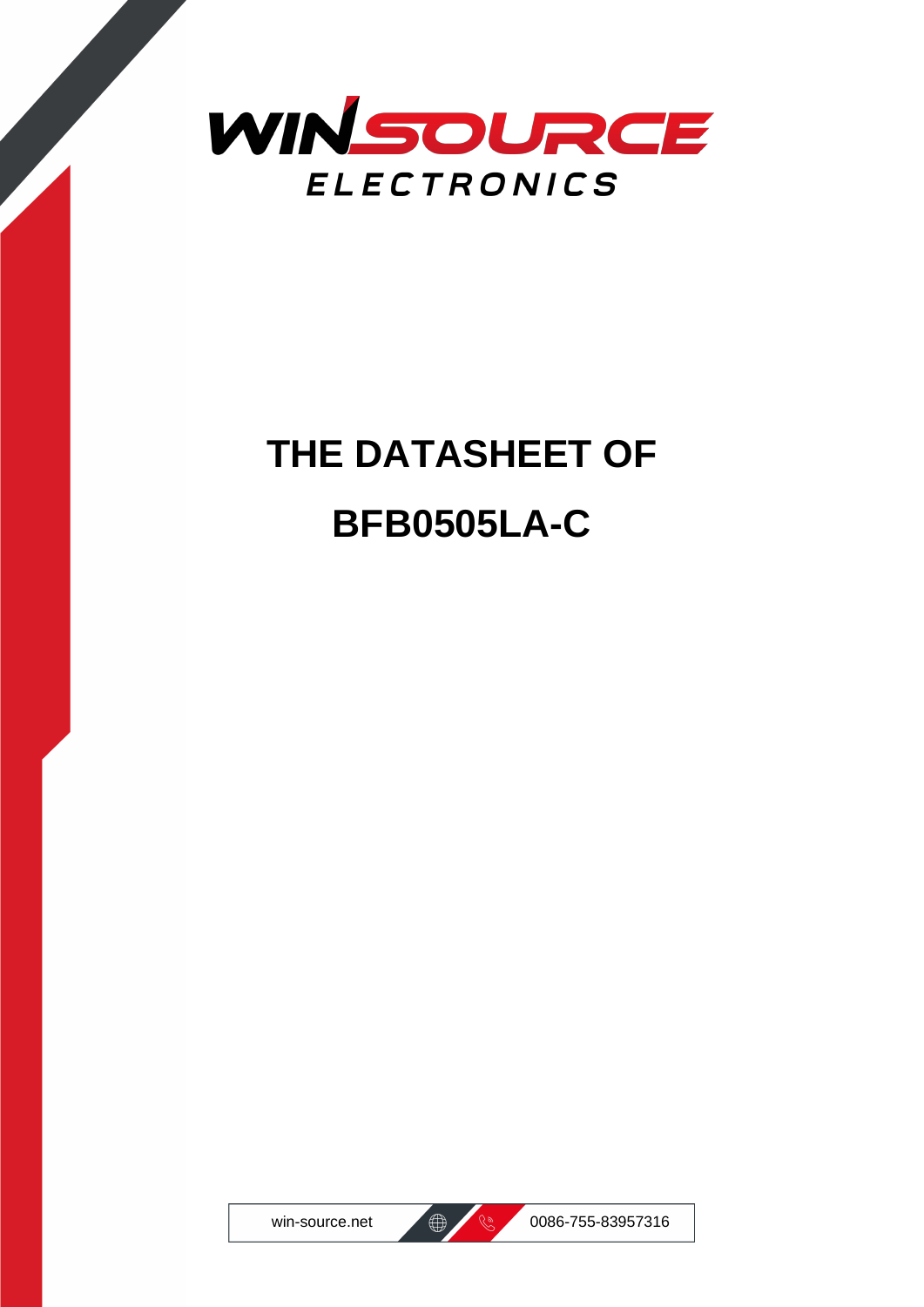





Impeller & Frame : Plastic (UL 94V-0)

UL 1571 AWG #28 OR Equivalent

\* Bearing Type Ball Bearings \* Material

\* Lead Wires :

Red Wire Positive(+) Black Wire Negative(-) \* Weight : 22.5g (0.79 oz) **BFB** 50 x 50 x 10 MM SERIES

## ■ **DIMENSIONS DRAWING**



 $UNIT: \frac{1}{(INCH)}$ mm

#### ■ **P & Q CURVE (AT RATED VOLTAGE)**



| <b>MODEL</b>     |            |                 | Rated<br>Voltage | Operating<br>Voltage<br>Range | Input<br>Current | Input<br>Power | Speed | Maximum<br>Air Flow  |            | Maximum<br>Air Pressure |                     | <b>Noise</b> |
|------------------|------------|-----------------|------------------|-------------------------------|------------------|----------------|-------|----------------------|------------|-------------------------|---------------------|--------------|
| <b>PART NO.</b>  | <b>REV</b> | <b>FUNCTION</b> | <b>VDC</b>       | <b>VDC</b>                    | Amp              | Watt           | R.P.M | m <sup>3</sup> / min | <b>CFM</b> | mmH <sub>2</sub> O      | IN H <sub>2</sub> O | $dB - A$     |
| <b>BFB0505LA</b> | $-C$       | -R00 / -F00     | 5                | 3.5 to 5.5                    | 0.06             | 0.30           | 3500  | 0.062                | 2.18       | 5.48                    | 0.208               | 22.5         |
| <b>BFB0512LA</b> | $-C$       | -R00 / -F00     | 12               | 7.0 to 13.2                   | 0.05             | 0.60           |       |                      |            |                         |                     |              |
| <b>BFB0505MA</b> | $-C$       | $-R00 / -F00$   | 5                | 3.5 to 5.5                    | 0.10             | 0.50           | 4300  | 0.082                | 2.89       | 9.72                    | 0.383               | 28.0         |
| <b>BFB0512MA</b> | $-C$       | $-R00 / -F00$   | 12               | 7.0 to 13.2                   | 0.07             | 0.84           |       |                      |            |                         |                     |              |
| <b>BFB0505HA</b> | $-C$       | $-R00 / -F00$   | 5                | 3.0 to 5.5                    | 0.18             | 0.90           | 5100  | 0.100                | 3.53       | 14.31                   | 0.563               | 32.5         |
| <b>BFB0512HA</b> | $-C$       | $-R00 / -F00$   | 12               | 5.0 to 13.2                   | 0.12             | 1.44           |       |                      |            |                         |                     |              |
| BFB0505HHA       | $-C$       | $-R00 / -F00$   | 5                | 3.0 to 5.5                    | 0.26             | 1.30           | 5900  | 0.113                | 3.98       | 20.09                   | 0.790               | 37.5         |
| BFB0512HHA       | $-C$       | $-R00 / -F00$   | 12               | 5.0 to 13.2                   | 0.16             | l.92           |       |                      |            |                         |                     |              |

\* Function type is optional. \* The max. air flow and the speed are measured in free air ; max. air pressure is measured at zero air flow.

\* Noise is measured in anechoic chamber in free air, one meter from intake side.

\* All readings are typical values at rated voltage. \* Specifications are subject to change without notice.